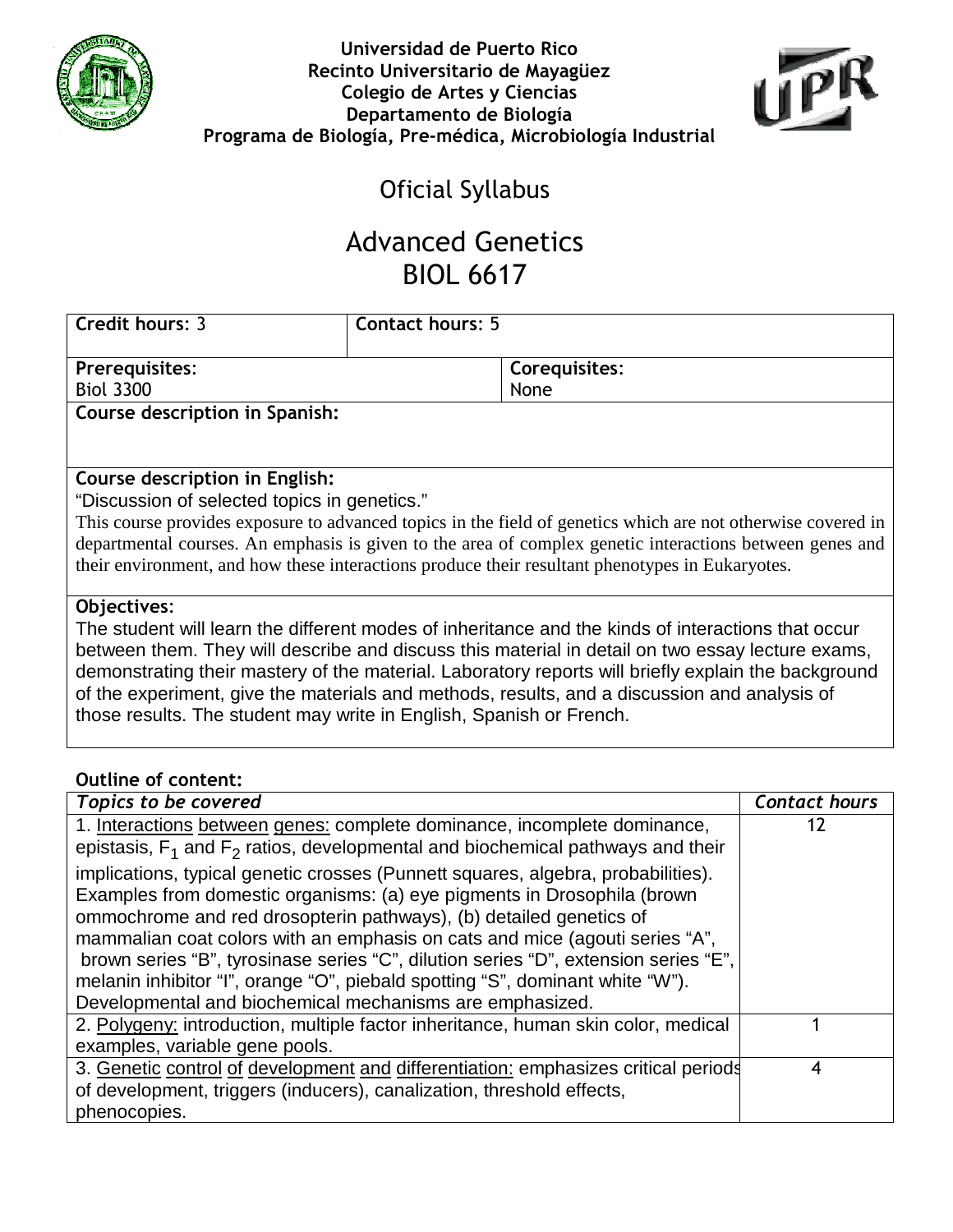| 4. Biochemistry of allozyme variations                                                                         | 0.5             |
|----------------------------------------------------------------------------------------------------------------|-----------------|
| 5. The problem of selection for desired traits and inbreeding depression: Why                                  | $\overline{2}$  |
| inbreeding leads to increased homozygosity. Why increased homozygosity                                         |                 |
| (reduced genetic variability) leads to inbreeding depression.                                                  |                 |
| 6. Genetics of Domestication: Genetically determined behavior of domesticated                                  | 3.5             |
| mammals, evolution of biochemical, physical and behavioral traits (cats, dogs,                                 |                 |
| horses, Siberian foxes, mice).                                                                                 |                 |
| 7. Genetics of human personality, behavior and intelligence                                                    | 1               |
| 8. Duplicate genes: origin, adaptive and evolutionary importance. Consider the<br>hemoglobin family in detail. | 1.5             |
| 9. Genetic control of sex determination (5 hrs.): single locus systems, polygenic                              | $\overline{5}$  |
| and multiple allelic systems, sex chromosomes, haplo-diplo system.                                             |                 |
| 10. Polyploidy in evolution: definitions, Cytogenetic observations in meiosis,                                 | $\overline{3}$  |
| fertility, chromosome homology, homeology. Physiological effects - cell                                        |                 |
| surface/volume ratios, cell number, size. Biochemical plasticity - increased                                   |                 |
| dosage, gene control of expression, alleles with increased range of effects,                                   |                 |
| diploidisation. Polyploidy in plant evolution and systematics. Polyploidy in                                   |                 |
| animal evolution and cytogenetics. Time varies according to the interests of                                   |                 |
| the class.                                                                                                     |                 |
|                                                                                                                |                 |
| Laboratory Exercises: (the number of hours is very approximate, as the two                                     |                 |
| experimwents are run some what silmultaneously, with two weeks needed                                          |                 |
| between generations of flies. The students will come in early in some                                          |                 |
| mornings to clear the culture vials in order to collect virgin females.)                                       |                 |
| 1. The biology and culture methods of Drosophila melanogaster.                                                 | 3               |
| 2. Phenocopy experiment. The environment in manipulated in order to induce                                     | $\overline{15}$ |
| phenotypic changes which mimic the effects of mutant genes. In lecture, this                                   |                 |
| environment-gene interaction is related to threshold effects and the availability                              |                 |
| of genes to selection.                                                                                         |                 |
| 3. Mating preference experiment. Demonstration of mate selection in Drosophila,                                | 18              |
| and its potential effect on gene frequencies.                                                                  |                 |
| The two lecture exams are given during the laboratory periods.                                                 | 6               |
|                                                                                                                |                 |
| Total hours: (should be equivalent to the contact hours of the course)                                         | 75              |

| Instructional strategies:<br>⊠lecture                                                             | $\square$ discussion    | <b>D</b> computation |               | <b>XI</b> laboratory       |                  |
|---------------------------------------------------------------------------------------------------|-------------------------|----------------------|---------------|----------------------------|------------------|
| $\square$ workshop<br>□ Seminar without formal presentation<br>□ Seminar with formal presentation |                         |                      |               |                            |                  |
| □ art workshop                                                                                    | Dpractiveum             | $\Box$ trip          | $\Box$ thesis | $\square$ special problems | <b>Otutorial</b> |
| $\Box$ research                                                                                   | $\Box$ other (specify): |                      |               |                            |                  |
| Minimal resources available:                                                                      |                         |                      |               |                            |                  |

Transparency projector, over-head projector, Drosophila culture media, vials, and plugs, constant temperature chamber, refrigerator, chemical reagents, chemical balance, glassware.